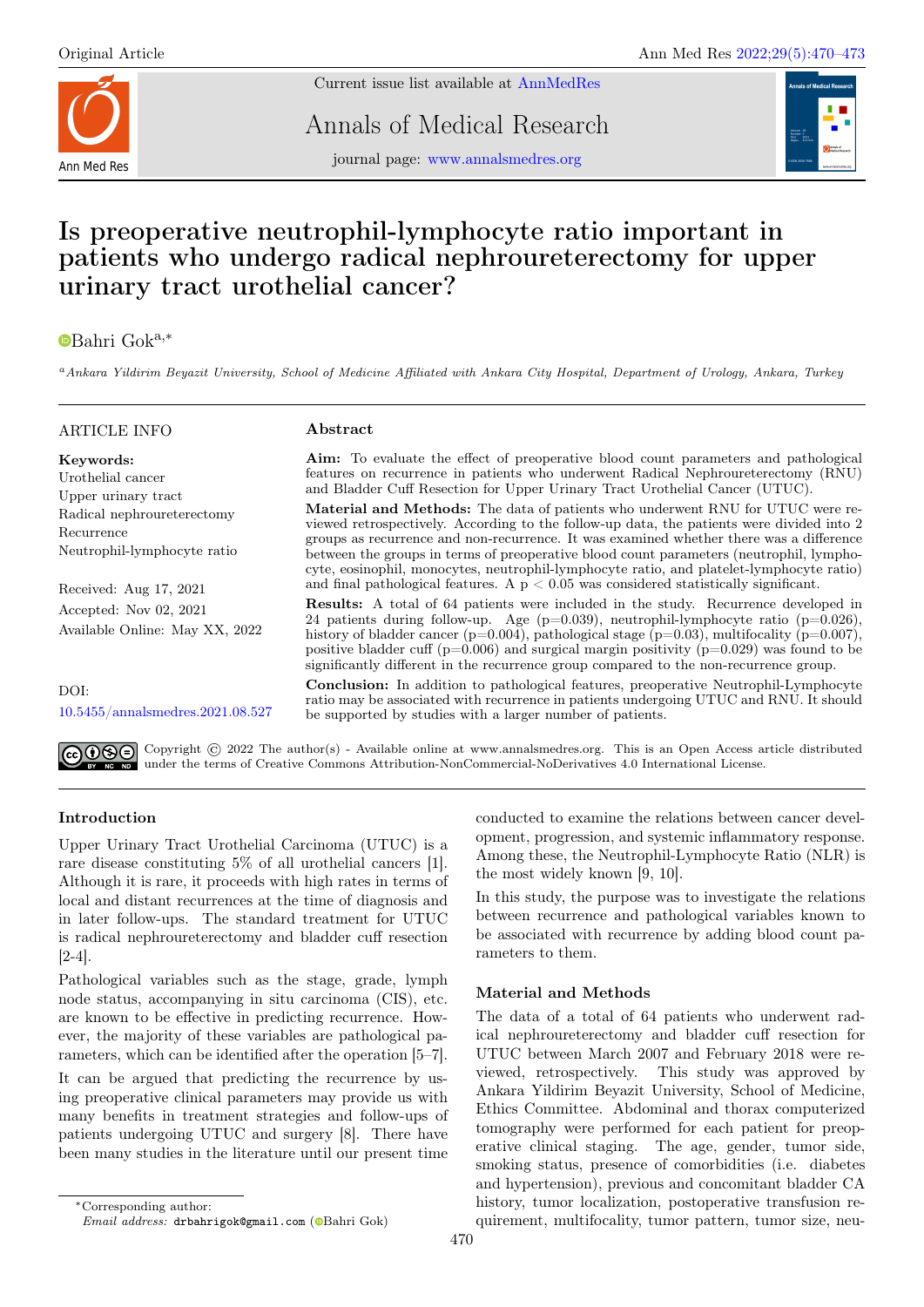### Table 1. Clinicopathological features of patients

| Variables                                   |                          |
|---------------------------------------------|--------------------------|
| Age                                         | $68.1 \pm 10.8$ (34-89)  |
| Gender (F/M)                                | 5/59                     |
| Diabetes mellitus                           | $11(17.1\%)$             |
| Hypertension                                | 25 (39 %)                |
| Smoking                                     | 41 (64 %)                |
| Site (Right/Left)                           | 35/29                    |
| Preoperative neutrophil count (x109/L)      | $5.6(2.1-23)$            |
| Preoperative lymphocyte count (x109/L)      | $2(0.4-4.1)$             |
| Preoperative eosinophil count (x109/L)      | $1.2(0.1-0.8)$           |
| Preoperative monocytes count (x109/L)       | $0.64(0.15-1.31)$        |
| Preoperative NLR ratio $(\%)$               | $3.8(1.1-59)$            |
| Preoperative PLR ratio $(\%)$               | 154.5 (65-406)           |
| Previous bladder cancer history (%)         | 18 (28%)                 |
| Hydronephrosis (%)                          | 50 (78%)                 |
| Pathologic stage> $pT2 \leq pT2$            | 21 (32.8%) 43 (67%)      |
| Pathologic gradeHighLowNo tumor             | 40 (62.5%) 22            |
|                                             | $(34.3\%)2(3\%)$         |
| Lymphovascular invasion                     | 13 (20.3%)               |
| Concominant bladder cancer                  | $19(29.6\%)$             |
| Tumor localizationUreterPelvicUreter+pelvic | 15 (23.4%) 30 (46.8%)    |
|                                             | $17(26.5\%)$             |
| Transfusion requirements                    | 19 (29.6%)               |
| Positive bladder cuff                       | 12 (18.7%)               |
| Concominant carcinoma insitu                | $2(3\%)$                 |
| Multifocality                               | 21 (32.8%)               |
| Pathologic Lymph node                       | $3(4.6\%)$               |
| Surgical margin positivity                  | 14 (21.8%)               |
| Tumor size (mm)                             | $42.3 \pm 21.3$ (10-100) |
| Adjuvant chemotherapy                       | 16(25%)                  |
| Follow-up time (month)                      | $36.5 \pm 32.2$ (3-120)  |

trophil, lymphocyte, monocytes, eosinophil, neutrophillymphocyte ratio, and platelet lymphocyte ratio (PLR) of the patients were recorded. The pathological stage, grade, lymphovascular invasion, presence of accompanying CIS, bladder cuff and surgical margin positivity, presence of pathological lymph node, and adjuvant chemotherapy were also recorded. The patients were divided into two groups as those with and without recurrence in their follow-ups. Whether there were differences between the two groups in terms of these parameters was also investigated.

#### Statistical analysis

The IBM Statistical Package for Social Sciences 23.0 Package Program (IBM SPSS Corp.; Armonk, NY, USA) was used for data analysis. The Kruskal-Wallis Test was used to check the conformity of the data to normal distribution. The Mann-Whitney U Test was used for the data that did not fit the normal distribution between the groups, and the Student's-t Test was used for the data that did fit the normal distribution. The Chi-Square Test was used for categorical variables.

#### Results

A total of 64 patients were included in the study. The mean age of the patients was  $68.1 \pm 10.8$  (34-89). The mean

Recurrence was detected in 24 patients, and recurrence was not detected in 40 patients in the follow-up of the patients. Sixteen patients received adjuvant chemotherapy. Some patients could not receive adjuvant chemotherapy due to elevated GFR after nephroureterectomy. When patients with and without recurrence were divided into two groups, no differences were detected between the groups in terms of preoperative neutrophil, lymphocyte, monocyte, eosinophil, and PLR ratios. It was also found that the NLR was statistically significantly higher in the group with recurrence than those without  $(6.3\pm4.6, 5.3\pm2.1, \text{re-}$ spectively  $p=0.065$ ).

Also, no differences were detected in terms of tumor size, hydronephrosis grade, gender, smoking, concomitant bladder cancer (BCA), tumor localization, transfusion requirement, grade, lymphovascular invasion, and presence of pathological accompanying CIS in nephroureterectomy spesimens (Table 2). The mean patient age, previous history of BCA, positive bladder cuff, multifocal tumor, pathological T stage, positive surgical margin, and adjuvant chemotherapy were statistically more significant in the group with recurrence compared to the group without (Table 2).

#### Discussion

In this retrospective single-center study, whether preoperative blood count parameters had an effect on recurrence was evaluated, as well as pathological features known to be effective in this respect. Among the pathological parameters, previous BCA history, positive bladder cuff, multifocality, pathological T stage, and surgical margin positivity were found to be significant; and among the preoperative blood count parameters, only NLR was associated with recurrence.

Tumor-induced inflammation is important in the development of malignancy, and is also effective in every stage of tumorigenesis. The immune response of the host to malignancy may cause changes in cellular element levels such as lymphocytes, neutrophils, platelets, and monocytes. It is known that inflammation markers such as NLR and PLR have prognostic roles in some malignancies. There are also articles that investigate the role of these prognostic markers in UTUC [11-14].

Various studies conducted on inflammatory markers have been reported in the literature until our present time. Most reports are related to the NLR ratios among these. De Larco et al. showed that tumor-associated neutrophils might have important roles in the tumor microenvironment and local angiogenesis [15]. Tumor angiogenesis also triggers the progression and migration of tumor cells. Also, weak immunity in lymphopenia against the tumor results in the triggering of the aggressiveness of the tumor. Although this relation seems important, it was insufficient in predicting poor pathological characteristics in the final pathology [16]. In a study conducted by Luo et al. with 234 patients, it was stated that the pathological stage and preoperative NLR had independent predictive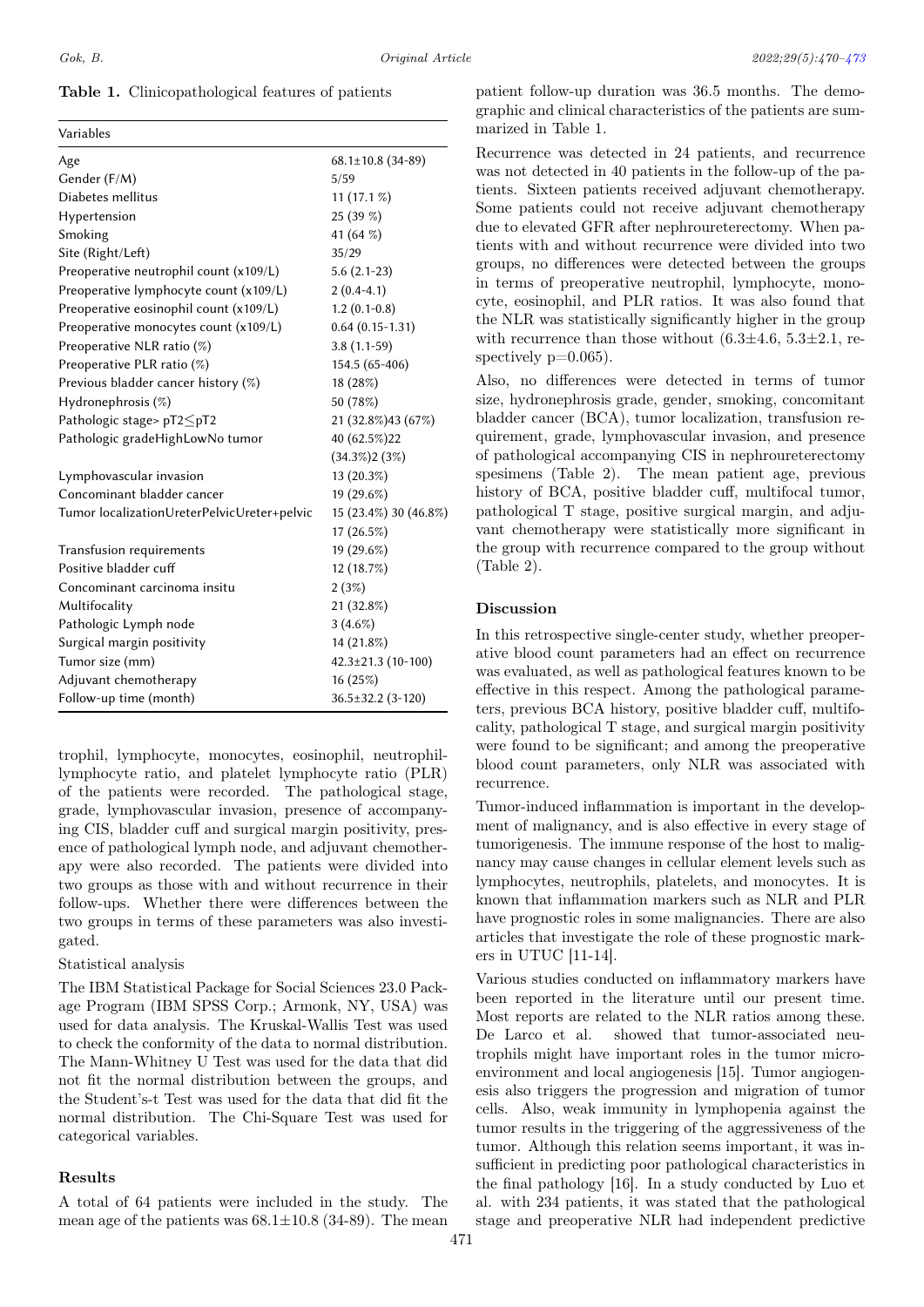#### Table 2. Comparison of clinicopathological features between groups

<span id="page-2-0"></span>

| Variables                              | Recurrence+         | Recurrence-                  | p value  |
|----------------------------------------|---------------------|------------------------------|----------|
| Age                                    | $70.7 \pm 8.2$      | $66.6 \pm 11.9$              | 0.039    |
| Gender (M/F)                           | 21/3                | 38/2                         | 0.355    |
| Smoking                                | $15(62.5\%)$        | 26(65%)                      | 0.84     |
| Diabetes mellitus                      | $4(16.6\%)$         | 7(17.5%)                     | p > 0.05 |
| Hypertension                           | $5(20.8\%)$         | $20(50\%)$                   | 0.033    |
| Preoperative neutrophil count (x109/L) | $6.3 + 4.6$         | $5.3 \pm 2.1$                | 0.065    |
| Preoperative lymphocyte count (x109/L) | $1.9 + 0.6$         | $2 + 0.6$                    | 0.834    |
| Preoperative eosinophil count (x109/L) | $0.16 \pm 0.15$     | $0.19 \pm 0.15$              | 0.747    |
| Preoperative monocytes count (x109/L)  | $0.59 \pm 0.25$     | $0.66 \pm 0.23$              | 0.850    |
| Preoperative NLR ratio                 | $5.46 \pm 11.7$     | $2.9 \pm 1.9$                | 0.026    |
| Preoperative PLR ratio                 | 161.9±75.7          | $150 \pm 73.2$               | 0.722    |
| Previous bladder cancer history        | 12 (50%)            | 6(15%)                       | 0.004    |
| Hydronephrosis                         | 20 (83.3%)          | 30 (75%)                     | 0.541    |
| Pathologic stage> pT2                  | $12(50\%)$          | $9(22.5\%)$                  | 0.03     |
| $\leq pT2$                             | $12(50\%)$          | 31 (77.5 %)                  |          |
| Pathologic gradeHighLowNo tumor        | 19 (79.1%)5 (20.8%) | 21 (52.5%) 17 (42.5%) 2 (5%) | 0.084    |
| Lymphovascular invasion                | 6(25%)              | 7(17.5%)                     | 0.53     |
| Concominant bladder cancer             | $8(33.3\%)$         | 11(27.5%)                    | 0.778    |
| Transfusion requirements               | 9(37.5%)            | 10(25%)                      | 0.398    |
| Positive bladder cuff                  | 9(37.5%)            | 3(7.5%)                      | 0.006    |
| Concominant carcinoma insitu           | $2(8.3\%)$          | 0                            | 0.137    |
| Multifocality                          | $13(54.1\%)$        | 8(2%)                        | 0.007    |
| Pathologic Lymph node                  | $2(8.3\%)$          | $1(2.5\%)$                   | 0.551    |
| Surgical margin positivity             | 9(37.5%)            | 5(12.5%)                     | 0.029    |
| Tumor size (mm)                        | 36.2                | 30.2                         | 0.21     |

roles for cancer-related death and recurrence after RNU [13]. Dalpiaz et al. found that high preoperative NLR and PLR were associated with cancer-related mortality in 202 patients that underwent UTUC and RNU [17]. In a multicenter study that included 665 patients, Tanaka et al. found that high preoperative NLR was closely associated with disease recurrence and mortality, as well as poor characteristics in the final pathology [12]. Vartolomei et al. reported in their multicenter study with 2.477 patients that preoperative NLR rate was associated with tumor aggressiveness [11].

In their multicenter study conducted with 10,339 patients, Shao et al. found that the preoperative NLR and PLR rates were associated with low survival and poor prognosis [9]. In their study conducted with 424 patients, Jan et al. developed a Systemic Inflammation Index Model, and reported that NLR and PLR rates were associated with progression and survival [18]. Zheng et al. [19], Son et al. [20], Altan et al. [8], Huang et al. [21], and Song et al. [22] found that preoperative PLR [200B?][200B?]was associated with poor prognosis following UTUC and radical nephroureterectomy.

We examined the results of UTUC and radical nephroureterectomy in our series based on the studies in the literature. In our series, recurrence developed in 24 patients. We compared the preoperative NLR, PLR, neutrophil, lymphocyte, eosinophil, and monocyte counts of patients with and without recurrence. According to our results, it was found that the NLR was associated with recurrence between the groups with and without recurrence.

It was also found that the mean age, previous history of BCA, positive bladder cuff, multifocal tumor, pathological T stage, and positive surgical margin of the patient were the factors associated with recurrence. In our results, smoking was not found to be associated with tumor grade, lymphovascular invasion, accompanying BCA, and accompanying CIS recurrence, which seems to be inconsistent with the literature data. However, we believe that this is related to the low number of our patients.

To the best of our knowledge, there are no other studies in which radical nephroureterectomy was performed for UTUC and the effect of all blood count parameters was examined in terms of recurrence in the literature. The low number of patients and the retrospective nature of our study are among its most important limitations.

#### Conclusion

Preoperative Neutrophil-to Lymphocyte Ratio is associated with recurrence after radical nephroureterectomy and bladder cuff resection in upper urinary tract urothelial cancers. However, this must be supported by multicenter studies with a higher number of patients.

#### References

- 1. Soria F, Shariat SF, Lerner SP, Fritsche H-M, Rink M, Kassouf W, et al. Epidemiology, diagnosis, preoperative evaluation and prognostic assessment of upper-tract urothelial carcinoma (UTUC). World J Urol. 2017 Mar;35(3):379–87.
- 2. Rouprêt M, Babjuk M, Compérat E, Zigeuner R, Sylvester RJ, Burger M, et al. European Association of Urology Guidelines on Upper Urinary Tract Urothelial Carcinoma: 2017 Update. Eur Urol. 2018 Jan;73(1):111–22.